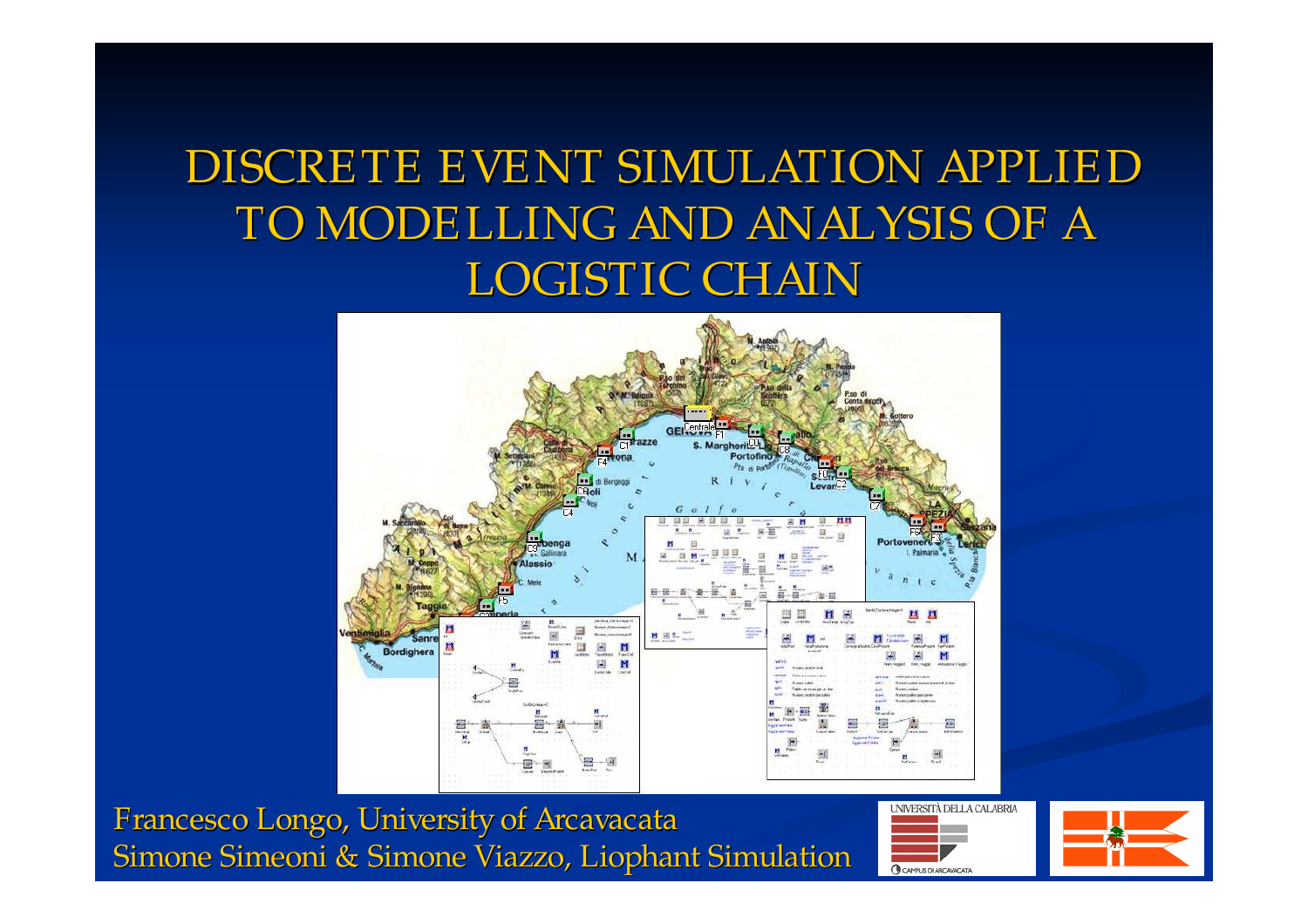### The service offered to customers in <sup>a</sup> logistic chain

- <sup>q</sup> The capability of supplying the right product at the right time, to comply with delivery schedules and to respect required conditions at very low costs, is one of the<br>fundamental prerequisites of a distribution system of a<br>logistic chain.
- <sup>q</sup> The value added to the product, deriving from optimal logistics, increases customers' satisfaction, thereby guaranteeing better competitiveness and business survival in increasingly competitive markets.
- <sup>q</sup> Inadequate supplies and communications caused the decrease of business market shares associated to revenues reduction and lower quality of services to customers

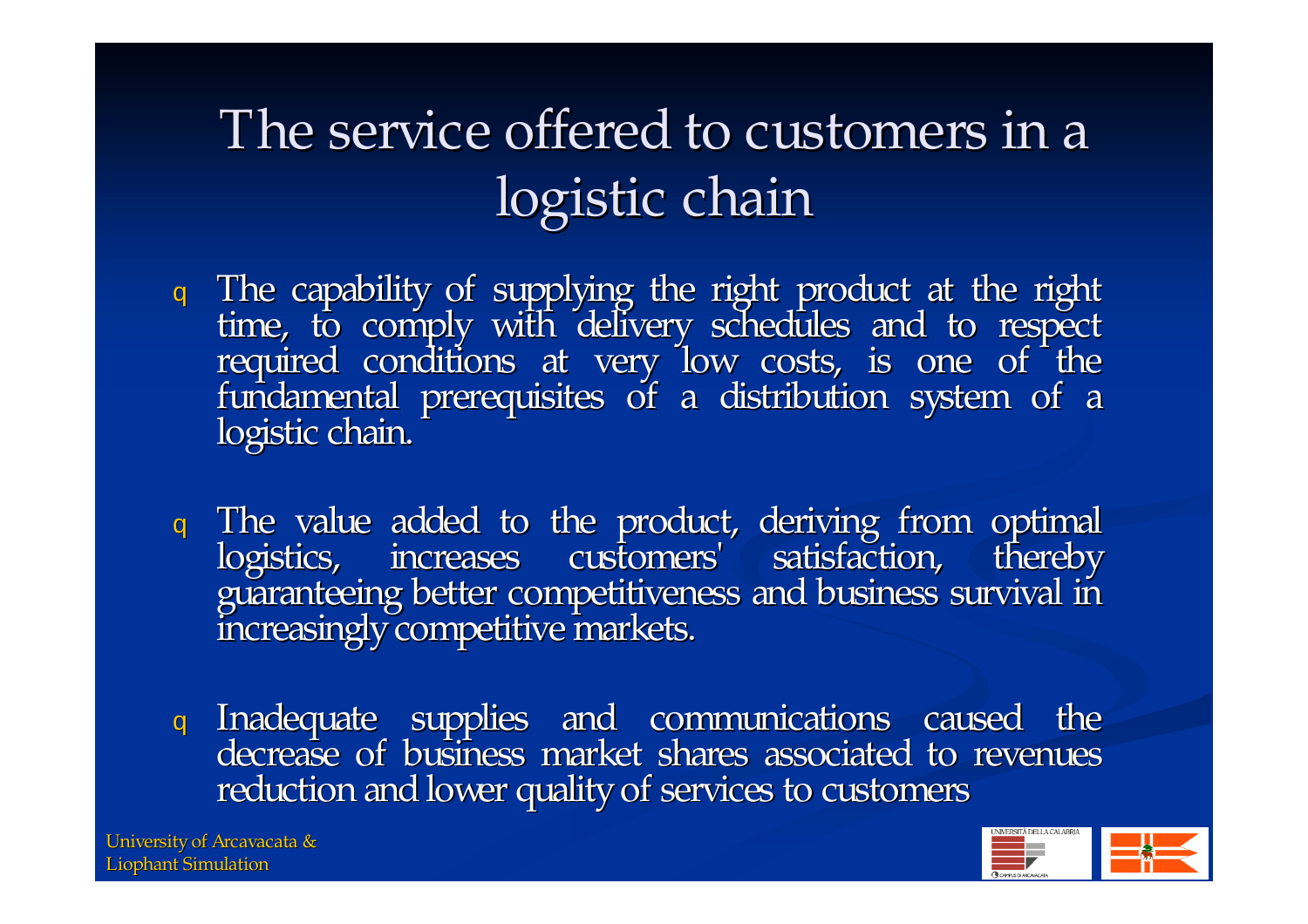# The Logistic chain

- $q$  The logistic chain analyzed in this work – is located on the Ligurian coast and is made up of 10 customers, 1 distribution station and7 suppliers.
- <sup>q</sup> Connections among the various nodes are ensured by road haulage.
- <sup>q</sup> Figure <sup>1</sup> shows the flow of orders and products among customers, distribution station and suppliers.
- <sup>q</sup> If customers orders start during the day n the products will be delivered<br>during the day  $n+1$ .



Fig.  $1$  – Orders and products flow along the logistic chain.

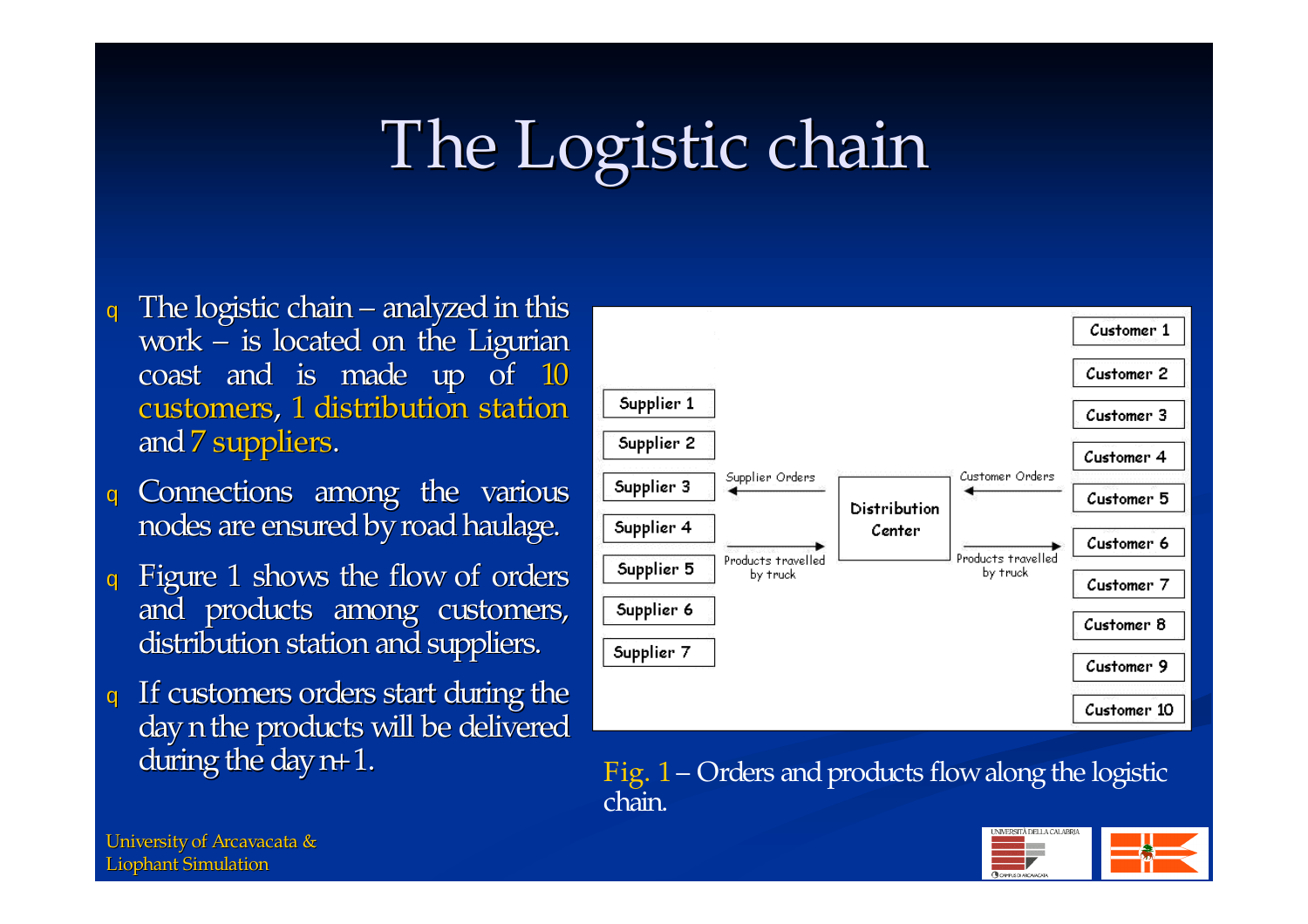## Problem formulation

In <sup>a</sup> such type of system particular attention have to be dedicated to customer satisfaction measured by <sup>a</sup> service level. It's very important to find the most important parameters of the system that affect the service level and find also an appropriate model that explain service level in terms of these parameters.

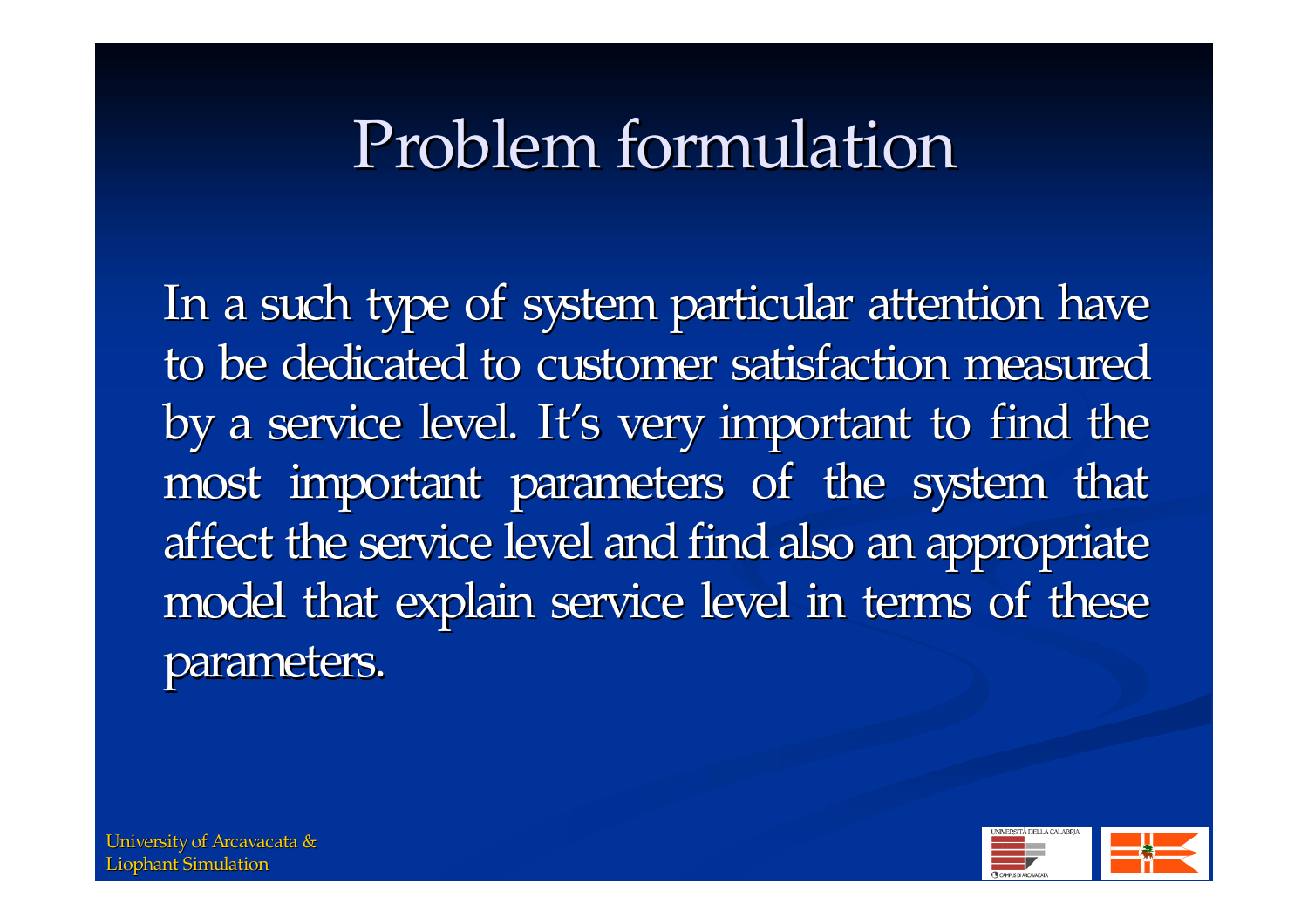## Use of simulation

<sup>q</sup> Simulation is the imitation of the operation of real world process or system over the time. The simulation is used to analyze <sup>a</sup> system, design and manage <sup>a</sup> system, answer to what-if questions.

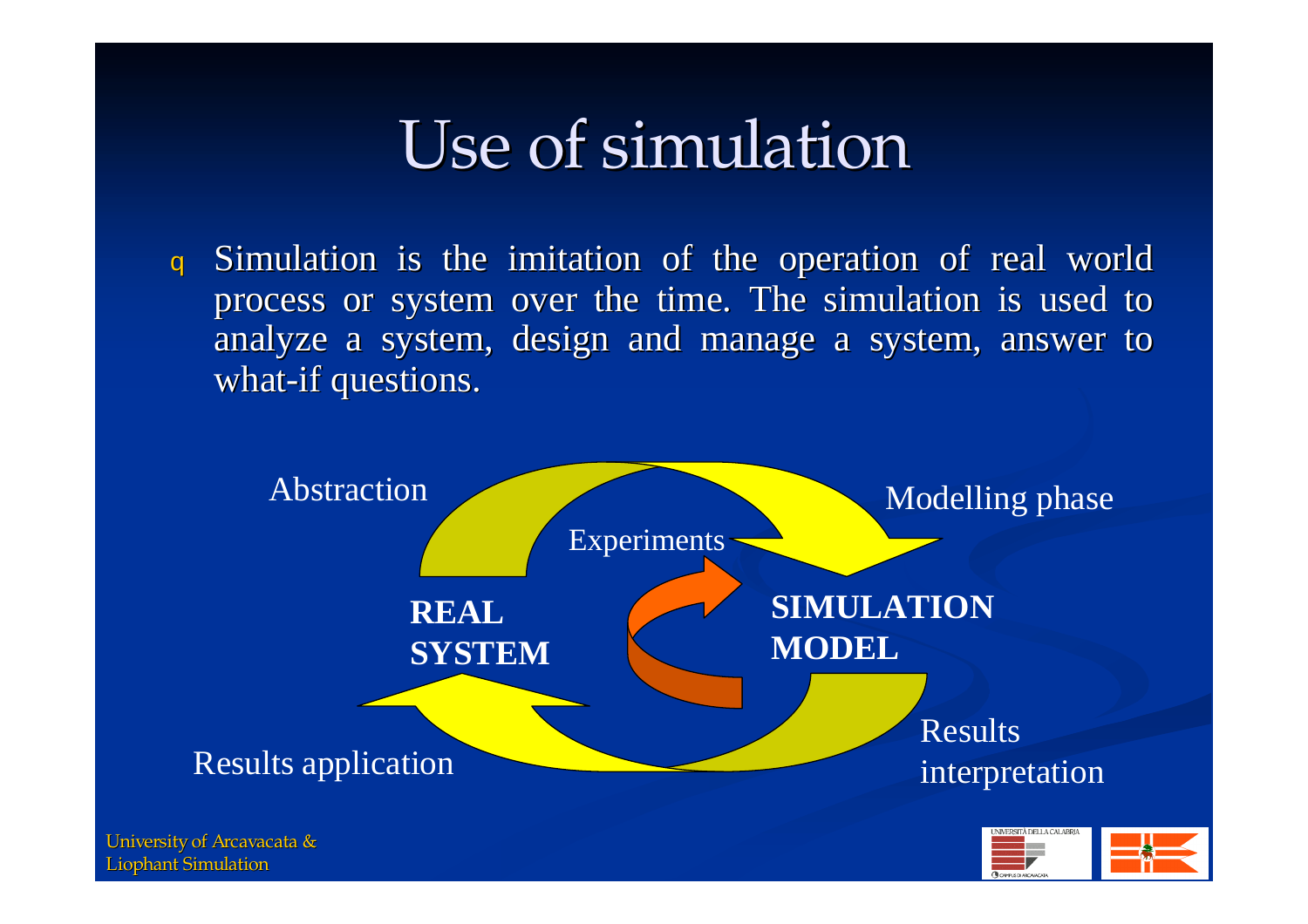## Use of simulation

- <sup>q</sup> It is now widely recognized that the simulation is <sup>a</sup> very powerful tool for analyzing some systems whose high complexity, owing to the relationships linking the variables involved and the random nature of those variables, prohibits the use of analytical methods and models (unless they are extremely simplified).
- n The analysis of <sup>a</sup> logistic chain , in which it isn't known the relations between input-output and parameters such as loading and unloading time, travelling time, production time, quantity of product, etc., are stochastic variables imposes the use of simulation as a problem solving methodology.

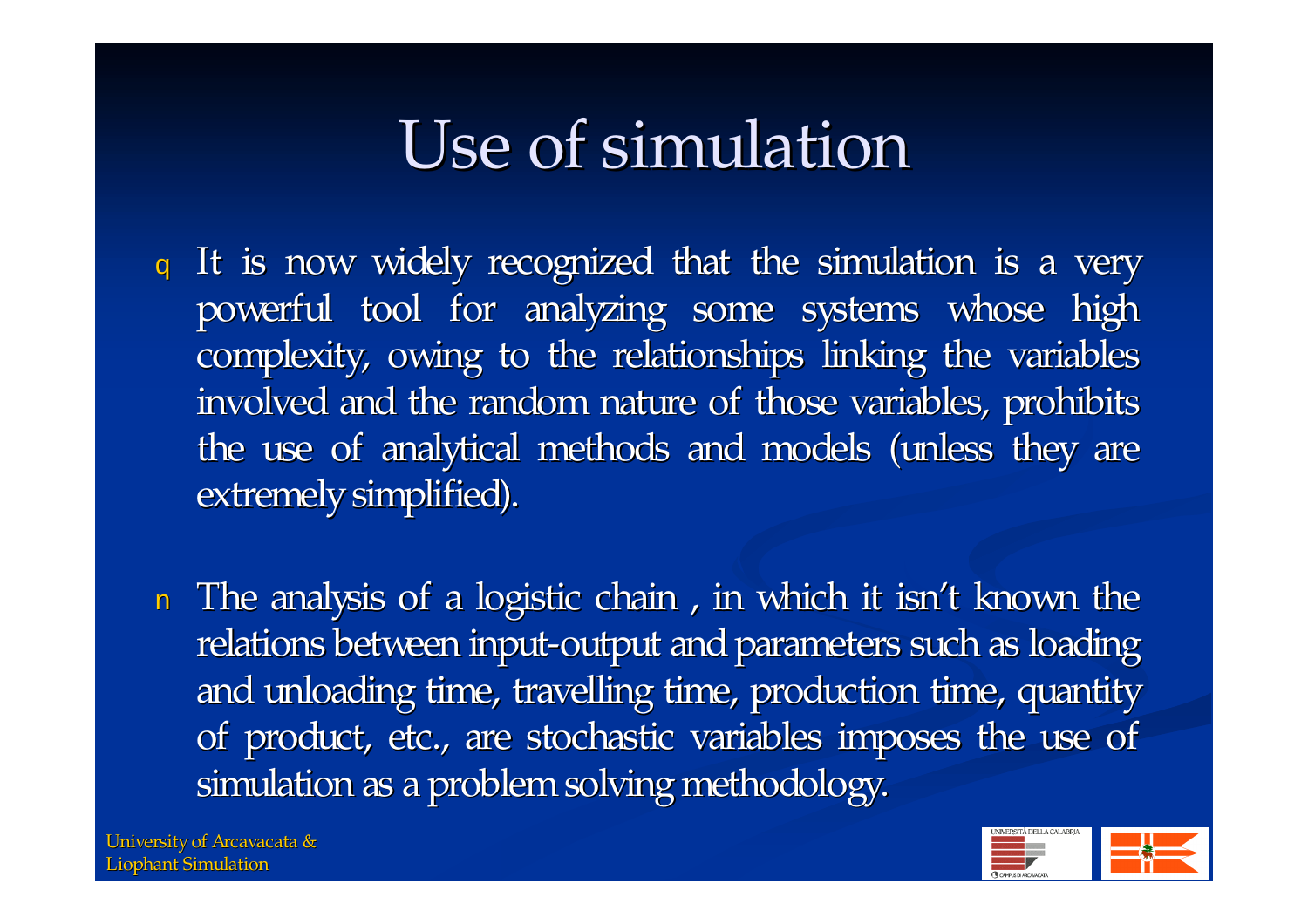#### The modelling phase of the distribution chain

We selected a hierarchical approach used in the modelling phase in order to plan both the operation of the logistic network and activities within each node.

The modelling was performed in four steps: •customer modelling; •supplier modelling; •distribution station modelling; •integration of customers, suppliers and distribution station into <sup>a</sup> single distribution network

University of Arcavacata & **Coast** Liophant Simulation



overlapping a map of Liguria.  $Fig. 2 - Logistic network located on the Ligurian$ 

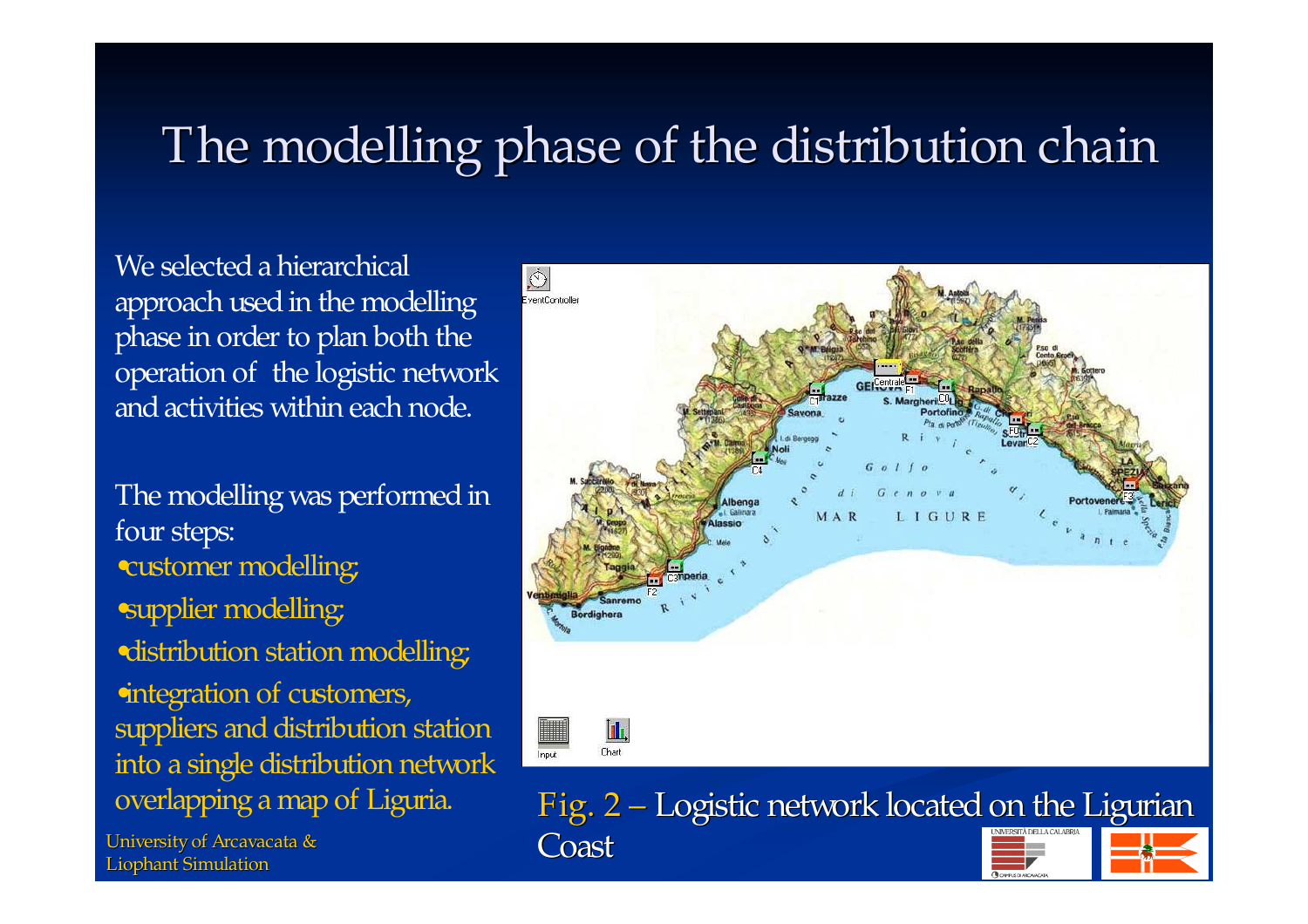### Events sequencing in the distribution chain

- nCustomers issue their orders concerning 10 different products.
- n Orders are sent to the distribution station which, in turn, sorts them out among the suppliers.
- $\,$   $\,$   $\,$   $\,$   $\,$  Each supplier informs the distribution station about its products delivery schedule.
- n The distribution station plans the number of trips towards customers according to supplier delivery schedule and to a security factor, Fs.
- n Products delivery at the distribution station is performed at a different time with respect to the time evaluated during the forecast step (manufacturing or transportation problems of the suppliers).
- $\,$   $\,$   $\,$   $\,$   $\,$  Each item quantity received by the distribution station is inferior to the quantity required (reliability of suppliers).
- n Products distribution to customers is performed according to two parameters: customer importance defined by a number of priorities, trucks downtime at the distribution station.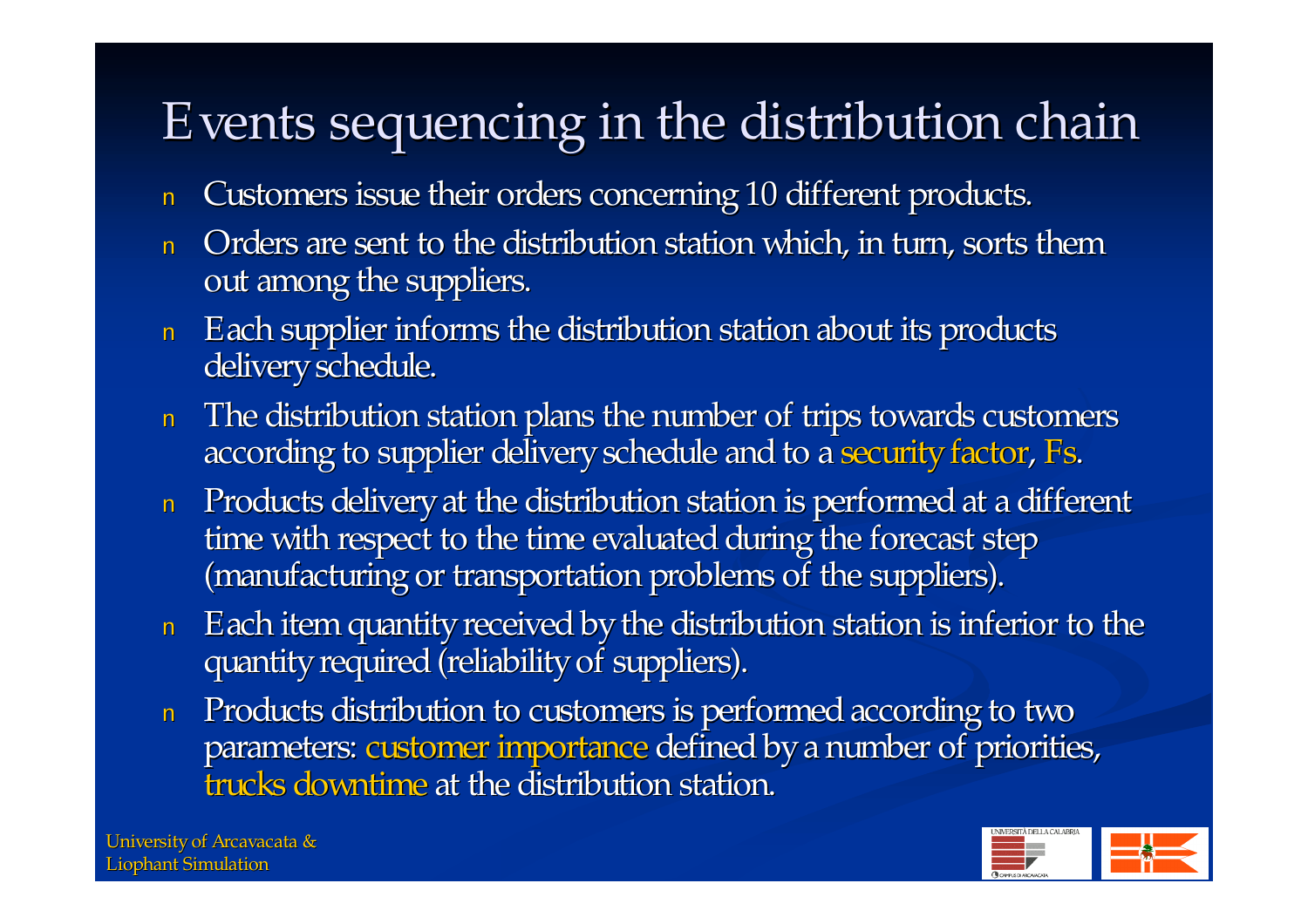#### Planning of number of trips toward customers



Qij: Item i quantity as required by customer j Qia: Item i quantity delivered by supplier <sup>a</sup> Qib: Item i quantity delivered by supplier **b** Qic: Item i quantity delivered by supplier <sup>c</sup> Ta: Supplier a delivery schedule Tb: Supplier b delivery schedule Tc: Supplier cdeliveryschedule

Quantity Qij will be available at the distribution station by time Tb. By generalising <sup>n</sup> items trucks arrivals at the distribution station are foreseen by time Tk so as to fill the order and to make available the products quantity required by customer *j-th,*  $\sum\limits_{}^{t=n}Q_{ij}$  To time Tk a security factor Fs is added.

University of Arcavacata & Liophant Simulation

*i*=1

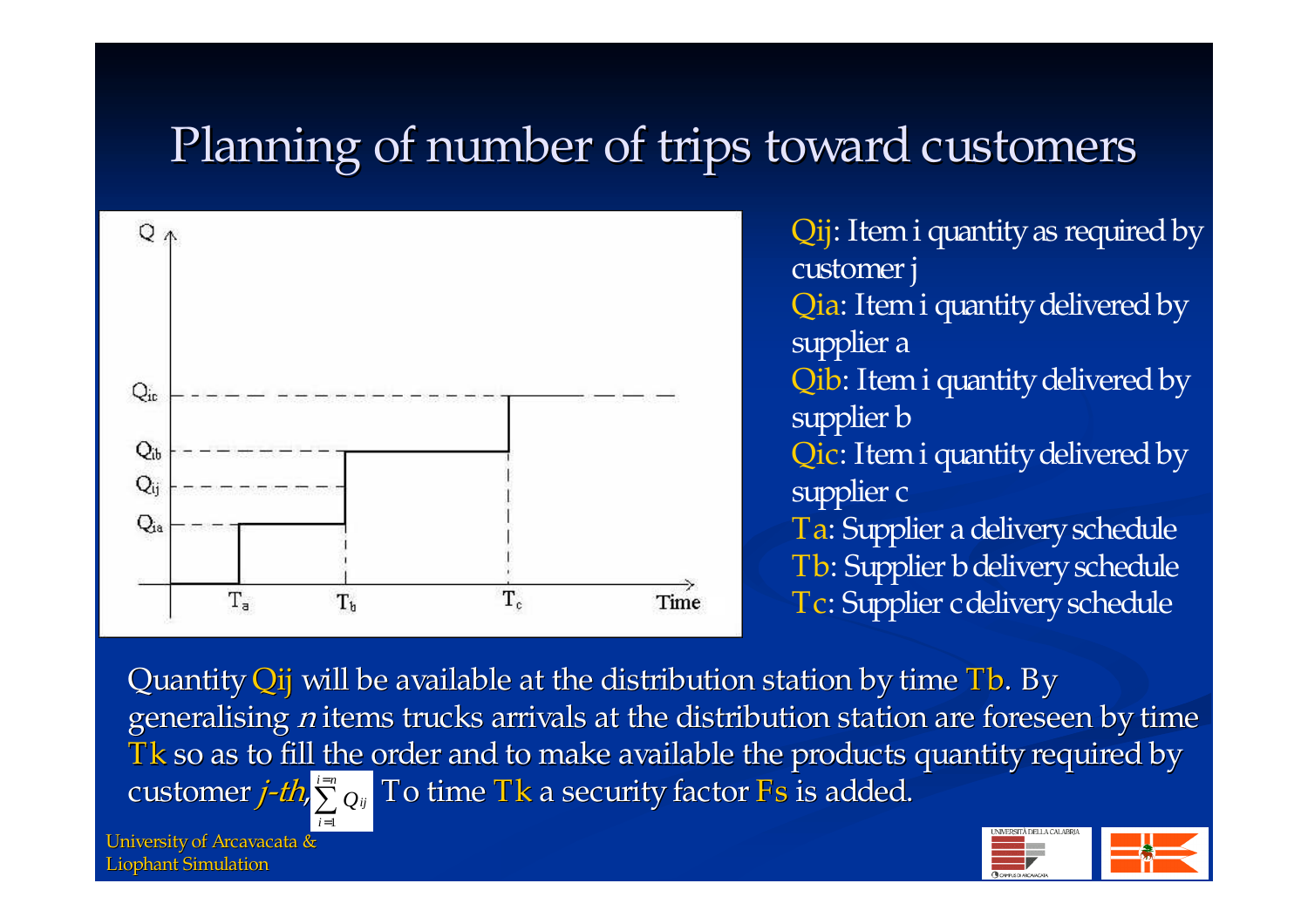## Performance indexes

nThe quality of the service offered to customers is measured by the following indexes:

$$
SL = \frac{\sum_{i=1}^{i=n} Q_{r,i}}{\sum_{i=1}^{i=n} Q_i}
$$
 
$$
SL_{(10-a.m.)} = \frac{\sum_{i=1}^{i=n} Q_{r,i}^{10a.m.}}{\sum_{i=1}^{i=n} Q_i}
$$

- nn: number of items;
- n $Q_{ri}$ : total quantity of item i received;
- n $Q_i$ : total quantity of item i required;
- n $\mathbf{Q}^{\text{10a.m.}}_{r,i}$  total quantity received by 10:00 A.M. of the day after order placement. ,  $Q$   $_{r,i}^{\mathsf{10}\,a.m}$